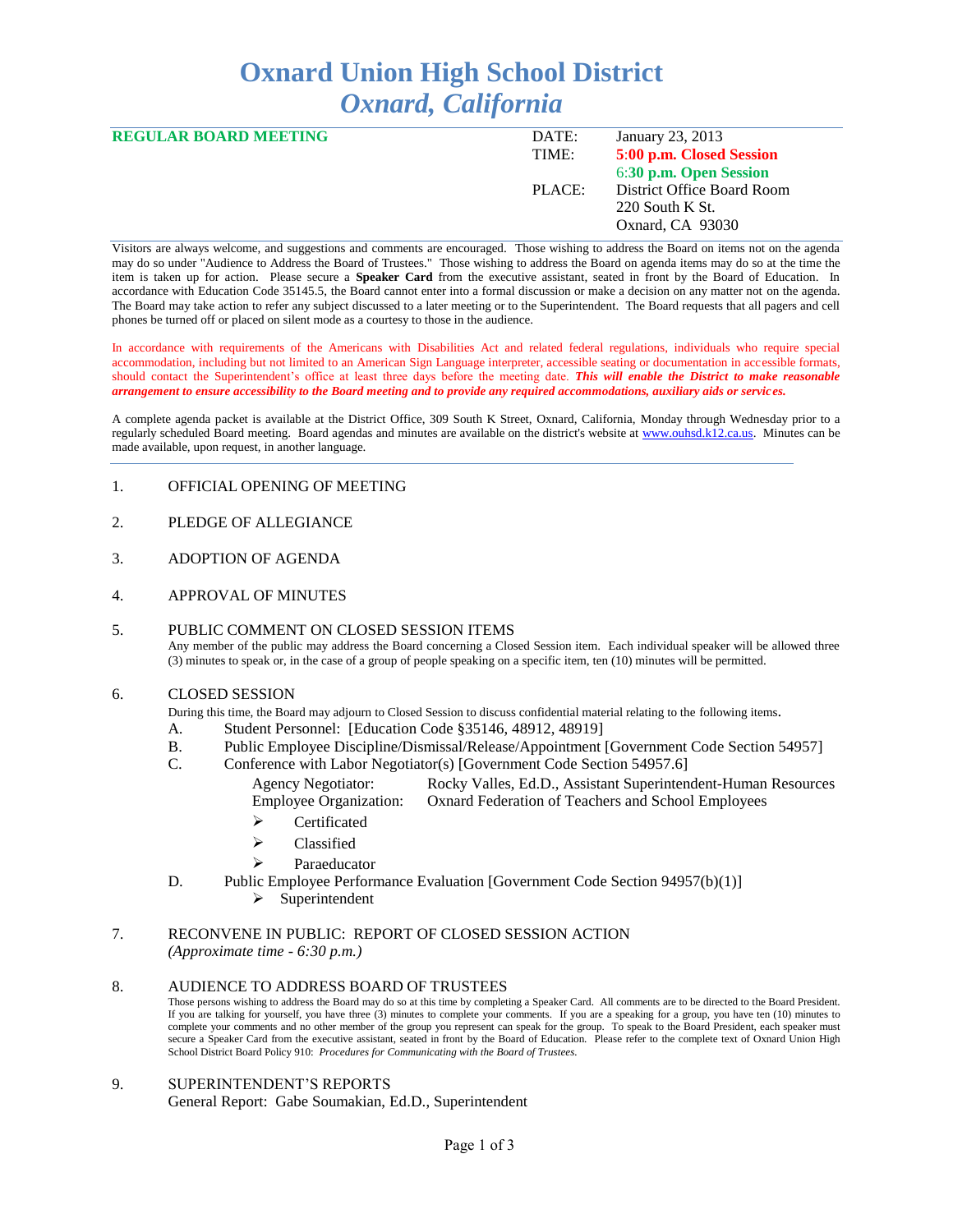Board Meeting Agenda January 23, 2013

## 10. REPORTS TO THE BOARD

- A. Regular Report: Stephanie Pinedo, Student Representative to the Board
- B. Board Report: Overview of the Common Core State Standards (CCSS)/Linked Learning
- C. Board Update: School Safety
- D. Board Update: Nutrition Services
- E. Board Update: Monthly Budget Update
- F. Board Report: Community Day School
- G. Board Report: Single Plan for Student Achievement (SPSA)

#### 11. CONSENT CALENDAR

- A. Consideration of Approval Change Order #4 to Agreement between Oxnard Union High School District and Pacific Com for the Underground Pathway between Buildings at Rio Mesa High School
- B. Consideration of Approval of Change Order #5 to Agreement between Oxnard Union High School District and NetXperts, Inc. under RFP # 507-09/10 CO#005
- C. Consideration of Approval of Change Order #6 to Agreement between Oxnard Union High School District and NetXperts, Inc. under RFP # 507-09/10 CO#006
- D. Consideration of Approval of NetXperts Inc. for Technology Infrastructure Upgrades (Adolfo Camarillo and Rio Mesa High Schools)
- E. Consideration of Award of Contract to Hopkins Groundwater Consultants, Inc. for Professional Hydrogeological Services for Camarillo Academy High School Well Relocation Project
- F. Consideration of Approval of Agreement between Oxnard Union High School District and ePals, Inc. for Student Email Services
- G. Consideration of Approval of the Tree and Landscape Enhancements at Channel Islands, Hueneme, and Rio Mesa High Schools
- H. Consideration of Approval of Award of Contract for Geotechnical Engineering and Soils Investigation Services to Construction Testing and Engineering, Inc.
- I. Consideration of Approval of Agreement between Oxnard Union High School District/Oxnard High School and Herff Jones for the Production of Oxnard High School's 2014-2016 Yearbooks
- J. Consideration of Approval of Agreement between Oxnard Union High School District/Adolfo Camarillo High School and Spanish Hills Country Club for the 2013-2014 Jr./Sr. Prom
- K. Consideration of Approval of Agreement between Oxnard Union High School District/Hueneme High School and Capistrano's for the 2012-2013 Jr./Sr. Prom
- L. Consideration of Approval of Donations, December 13, 2012 January 11, 2013
- M. Consideration of Approval of Disposal of Surplus Property, December 13, 2012 January 11, 2013
- N. Consideration of Approval of Purchase Orders and Direct Pays, November 29, 2012 January 9, 2013
- O. Consideration of Approval of Student Expulsion by Recommendation of the Administrative Panel
- P. Consideration of Approval of Stipulated Student Expulsion by Agreement of the School Principal, the Student, and the Students' Parent/Guardian, as per Board Policy 5144, Section 22
- Q. Consideration of Denial of Student Readmission from Expulsion, as per Board Policy 5144, Section 16 N
- R. Consideration of Approval of Suspended Stipulated Expulsion by Agreement, as per Board Policy 5144, Section 22
- S. Consideration of Approval of Quarterly Report on Williams Uniform Complaints, October December, 2012
- T. Consideration of Approval of Certificated and Classified Personnel
- U. Consideration of Approval of Revised 2012-2013 Extra Help and Hourly Rates Salary Schedule